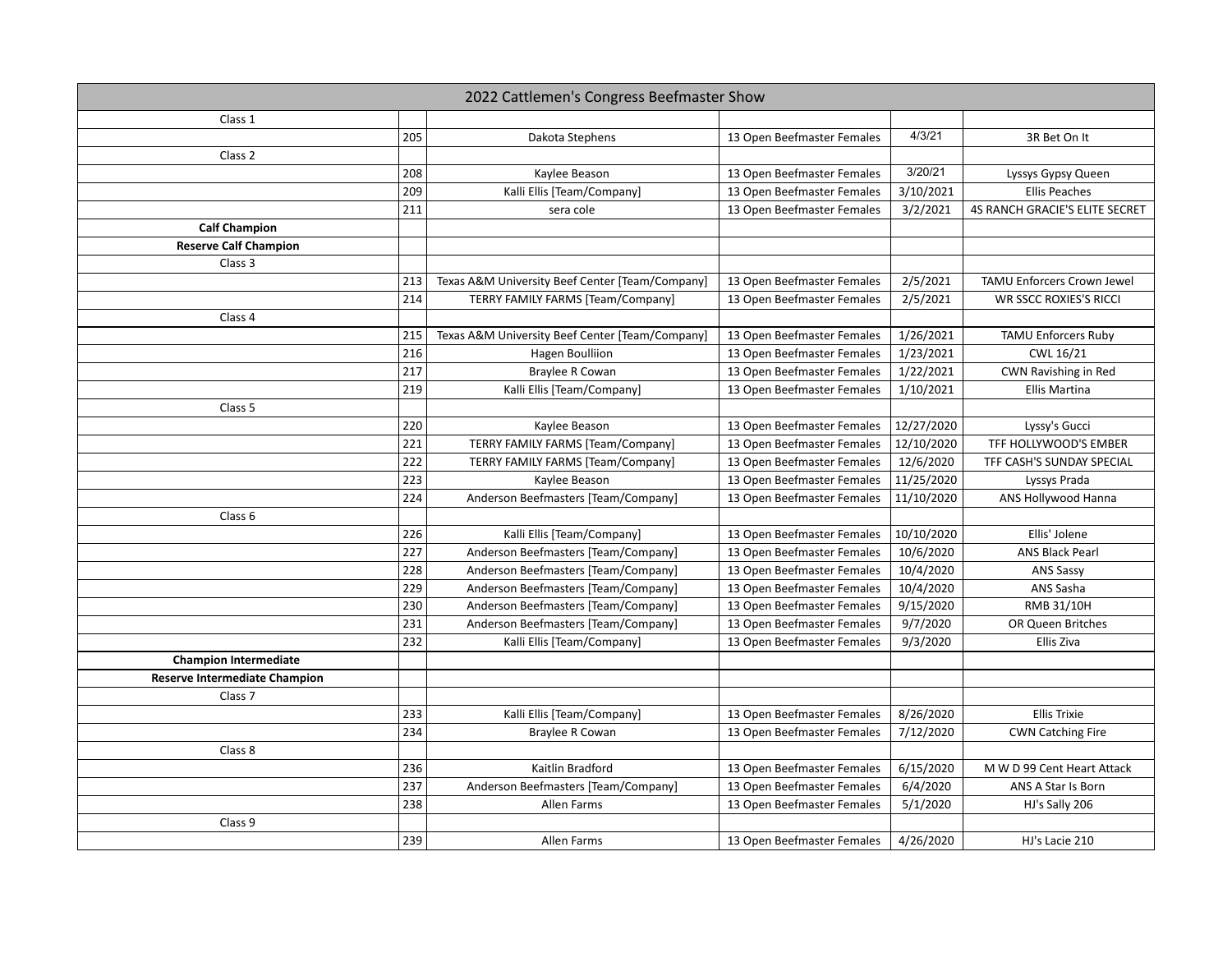|                                           | 240 | Kortlynn Brantner                        | 13 Open Beefmaster Females   | 4/17/2020  | <b>SCS Emmylou</b>          |
|-------------------------------------------|-----|------------------------------------------|------------------------------|------------|-----------------------------|
| <b>Champion Junior Female</b>             |     |                                          |                              |            |                             |
| <b>Reserve Junior Female</b>              |     |                                          |                              |            |                             |
| Class 10                                  |     |                                          |                              |            |                             |
|                                           | 243 | Dusti Ozment                             | 13 Open Beefmaster Females   | 1/28/2020  | CPR BM Fancy Face           |
|                                           | 244 | sera cole                                | 13 Open Beefmaster Females   | 1/14/2020  | <b>WR JANIE</b>             |
| Class 11                                  |     |                                          |                              |            |                             |
|                                           | 247 | Kalli Ellis [Team/Company]               | 13 Open Beefmaster Females   | 5/1/2019   | Ellis Sasha                 |
| <b>Champion Senior Female</b>             |     |                                          |                              |            |                             |
| <b>Reserve Senior Female</b>              |     |                                          |                              |            |                             |
| <b>Grand Champion Female</b>              |     |                                          |                              |            |                             |
| <b>Reserve Champion Female</b>            |     |                                          |                              |            |                             |
| class 12                                  |     |                                          |                              |            |                             |
|                                           | 250 | sera cole                                | 15 Open Beefmaster Bulls     | 4/3/2021   | SERA C 3C BETTIN ON ROBIN   |
|                                           | 251 | Lyssy Beefmasters [Team/Company]         | 15 Open Beefmaster Bulls     | 3/15/2021  | LHLYSSY 234                 |
|                                           | 252 | Dakota Stephens                          | 15 Open Beefmaster Bulls     | 3/8/2021   | <b>SRBS Smooth Bubba</b>    |
| Class 13                                  |     |                                          |                              |            |                             |
|                                           | 253 | Dakota Stephens                          | 15 Open Beefmaster Bulls     | 2/20/2021  | SRB2 Rainin' Cash           |
| Class 14                                  |     |                                          |                              |            |                             |
|                                           | 254 | <b>TERRY FAMILY FARMS [Team/Company]</b> | 15 Open Beefmaster Bulls     | 1/13/2021  | TFF MR GQ                   |
|                                           | 255 | <b>TERRY FAMILY FARMS [Team/Company]</b> | 15 Open Beefmaster Bulls     | 1/12/2021  | TFF HEADLINER'S BLACK SLATE |
| <b>Bull Calf Champion</b>                 |     |                                          |                              |            |                             |
| <b>Reserve Bull Champion</b>              |     |                                          |                              |            |                             |
| Class 15                                  |     |                                          |                              |            |                             |
|                                           | 257 | Kaylee Beason                            | 15 Open Beefmaster Bulls     | 10/24/2020 | <b>BFTX Frosty</b>          |
|                                           | 258 | Lyssy Beefmasters [Team/Company]         | 15 Open Beefmaster Bulls     | 9/15/2020  | Lyssy Indian Outlaw         |
| <b>Intermediate Bull Champion</b>         |     |                                          |                              |            |                             |
| <b>Reserve Intermediate Bull Champion</b> |     |                                          |                              |            |                             |
| Class 16                                  |     |                                          |                              |            |                             |
|                                           | 259 | Allen Farms                              | 15 Open Beefmaster Bulls     | 4/19/2020  | HJ's Lightning 213          |
| <b>Junior Bull Champion</b>               |     |                                          |                              |            |                             |
| Class 17                                  |     |                                          |                              |            |                             |
|                                           | 261 | Kalli Ellis [Team/Company]               | 15 Open Beefmaster Bulls     | 2/22/2019  | <b>Ellis Pecos</b>          |
| <b>Senior Bull Champion</b>               |     |                                          |                              |            |                             |
| <b>Grand Champion Bull</b>                |     |                                          |                              |            |                             |
| <b>Reserve Champion Bull</b>              |     |                                          |                              |            |                             |
|                                           |     | Wednesday                                |                              |            |                             |
| Class 18                                  |     |                                          |                              |            |                             |
|                                           | 263 | Dakota Stephens                          | 16 Junior Beefmaster Females | 4/3/2021   | 3R Bet On It                |
|                                           | 265 | Lane Hagan                               | 16 Junior Beefmaster Females | 3/10/2021  | <b>Ellis Peaches</b>        |
|                                           | 266 | Addison Poe                              | 16 Junior Beefmaster Females | 2/19/2021  | AEP 30J                     |
| Class 19                                  |     |                                          |                              |            |                             |
|                                           | 267 | <b>Hagen Boulliion</b>                   | 16 Junior Beefmaster Females | 1/23/2021  | CWL 16/21                   |